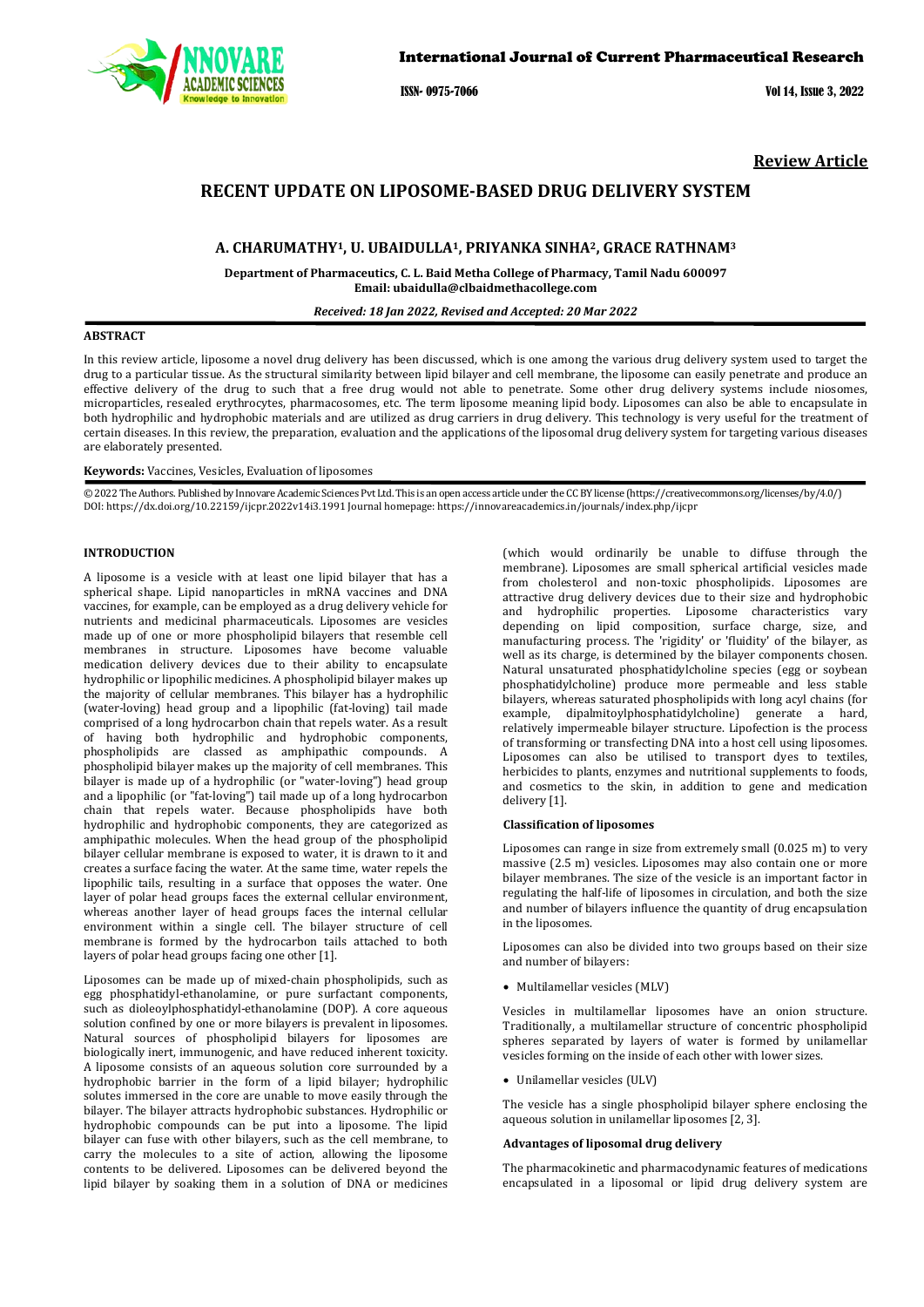improved to the point where they can be used on a regular basis. Provides tumour tissues with selective passive targeting. Liposomes improved the drug's effectiveness and therapeutic index. Encapsulation in a liposome enhanced stability. For systemic and nonsystemic applications, liposomes are non-toxic, flexible, biocompatible, totally biodegradable, and non-immunogenic. It provides sustained release. It direct the interaction of the drug with cell [2].

### **Disadvantages of liposomes as a drug delivery system**

Low solubility. Sometimes phospholipid undergoes oxidation and hydrolysis-like reaction. Short half-life. Leakage and fusion of encapsulated drug/molecules. Production cost is high. Quick uptake by cells of the reticuloendothelial system. Allergic reactions may occur to liposomal constituents. Problem to targeting to various tissues due to their large size [2].

### **Preparation of liposomes**

General method of preparation:

All the methods of preparing the liposomes involve four basic stages:

- 1. Drying down lipids from organic solvent.
- 2. Dispersing the lipid in aqueous media.
- 3. Purifying the resultant liposome.
- 4. Analyzing the final product.

Liposomes can be made in a variety of ways. Dimensions, composition (various phospholipids and cholesterol composition (various phospholipids and cholesterol concentrations), charge (due to the charges of the contributing phospholipids), and structure can all change (multilamellar liposomes consisting of several concentric bilayers, separated by aqueous compartments or unilamellar liposomes, consisting of only one phospholipid bilayer surrounding one aqueous compartment). Because of this, high-yield DNA integration is possible, making these liposomes more suitable for gene and antisense treatment. pHsensitive liposomes may be better for delivering encapsulated compounds into the cytoplasm of target cells because they destabilise and become fusion-active at mildly acidic pH. Because of their positive charge, the latter liposomes allow for high-yield DNA inclusion, while their pH-dependent behaviour promotes fusion with endosomes, allowing for easier DNA release into the cytoplasm [3-5].

#### **Methods of liposome preparation**

The following methods are used for the preparation of liposome:

1. Passive loading techniques:

Passive loading techniques include three different methods:

a. Mechanical dispersion method:

The following are types of mechanical dispersion methods:

I. Sonication.

- Probe sonication.
- Bath sonication.

II. French pressure cell: extrusion.

III. Freeze-thawed liposomes.

- IV. Lipid film hydration.
- V. Micro-emulsification.
- VI. Membrane extrusion.
- VII. Dried reconstituted vesicles.
- b. Solvent dispersion method.
- > Ether injection (solvent vaporization).
- $\triangleright$  Ethanol injection.
- > Reverse phase evaporation method.

c. Detergent removal method (removal of non-encapsulated material).

 $\triangleright$  Dialysis.

 Detergent (cholate, alkyl glycoside, Triton X-100) removal of mixed micelles (absorption).

- $\triangleright$  Gel-permeation chromatography.
- 2. Active loading technique.
- > Solvent-Assisted Active Loading Technology (SALT) [6].

## **Passive loading techniques**

The drug is encapsulated in these passive loading techniques by integrating an aqueous phase of a water-soluble (hydrophillic) drug or an organic phase of a lipid-soluble drug at a specified time during the liposome production. The passive loading approach, which is better suitable for lipid-soluble medicines with high similarity to the lipid membrane, can achieve a high drug encapsulation efficiency. This lesson begins with a lipid solution in an organic solvent and then progresses to a lipid dispersion in water. The components are typically mixed by co-dissolving the lipids in an organic solvent and then film deposition under vacuum to separate the organic solvent. The solid lipid mixture is hydrated with the use of an aqueous buffer after the leftover solvent is removed. Liposomes are formed when lipids spontaneously expand and hydrate. The most recent delivery method used by medical researchers is liposomal encapsulation technology (LET) [7].

#### **Mechanical dispersion method**

Variety of components are typically integrated in these methods by co-dissolving the lipids in an organic solvent and then separating the organic solvent by film deposition under a vacuum. The solid lipid mixture is hydrated with an aqueous phase after all of the solvents has evaporated. Liposomes are formed when lipids spontaneously expand and hydrate.

#### **Sonication**

The method of sonication is likely the most often employed for SUV preparation. Under a passive atmosphere, MLVs are sonicated with a bath-type sonicator or a probe sonicator. The main drawbacks of this approach are its limited internal volume/encapsulation efficacy, the possibility of phospholipids and substances to be encapsulated degrading, the removal of big molecules, metal contamination from the probe tip, and the existence of MLV alongside SUV. There are two types of sonication.

### **Probe sonication**

A sonicator's tip is immersed directly in the liposome dispersion. In this approach, the energy input into lipid dispersion is extremely high. Because the coupling of energy at the tip causes localized heat, the vessel must be immersed in a water/ice bath. More than 5% of the lipids can be de-esterified during sonication for up to 1 hour. Titanium will also peel off and pollute the solution while using the probe sonicator.

#### **Bath sonication**

In a bath sonicator, the liposome dispersion is placed in a cylinder. In comparison to sonication by dispersal directly utilising the tip, controlling the temperature of the lipid dispersion is usually easier using this method. The substance being sonicated can be kept safe in a sterile vessel separate from the probe units or in an inert atmosphere [8].

#### **French pressure cell**

MLV is extruded through a small opening in a French pressure cell. The proteins do not appear to be as arrogant during the French press vesicle method as they do during sonication, which is an essential aspect. The SUVs formed by sonication or detergent removal tend to recall imprisoned solutes substantially longer than the French press vesicle. The method entails handling unstable materials with care. Liposomes formed as a result are larger than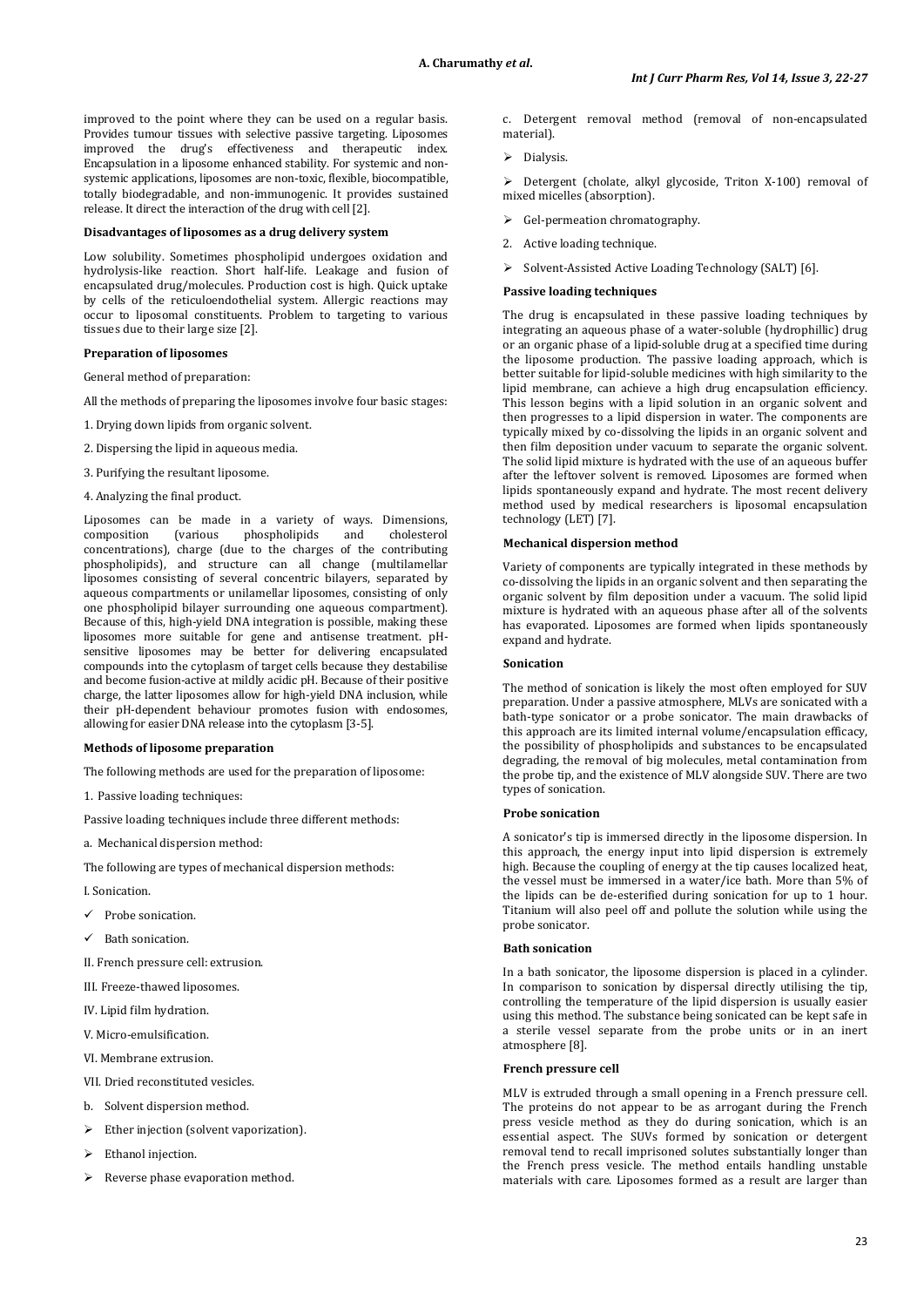sonicated SUVs. The method's disadvantages are that the high temperature is difficult to achieve and that the working quantities are minimal (about 50 ml as the maximum) [8].

### **Freeze-thawed liposome**

SUVs are quickly frozen and then slowly thawed. Sonication disperses aggregated materials to LUV in a short amount of time. UV is created as a result of the fusion of SUV during the freezing and thawing processes. By increasing the phospholipid concentration and the medium's ionic strength, this type of synthesis is strongly inhibited. The encapsulation efficacies from 20% to 30% were obtained [8].

#### **Lipid film hydration method**

The most frequent and simple method for preparing MLV is to dissolve the phospholipids in organic solvents such as dichloromethane, chloroform, ethanol, and a chloroform-methanol mixture (2:1 v/v; 9:1 v/v; 3:1 v/v). When a solvent is evaporated under vacuum at 45-60 ℃, a thin and homogenous lipid film is produced. In order to totally eliminate the leftover solvent, nitrogen gas is used. In the hydration process, a solution of distilled water, phosphate buffer, phosphate saline buffer at pH 7.4, and the normal saline buffer is utilised. At a temperature of 60-70 ℃, the hydration process took anywhere from 1 to 2 h. The liposomal suspension is left overnight at 4 ℃ to achieve complete lipid hydration. All types of lipid mixes can be hydrated using the lipid-film hydration method [8].

### **Micro-emulsification method**

To make small vesicles from concentrated lipid suspension, a device called a microfluidizer is used. Lipids can be added to the fluidizer in the form of a suspension of big MLVs. The suspension is pumped through the 5 mm screen at a very high pressure using this apparatus. Then a lengthy micro channel is forced, causing two streams of fluid to clash at a straight angle and at a very high velocity. The collected fluid can be circulated through the pump and interaction chamber until spherical vesicles are formed [8].

#### **Membrane extrusion**

MLVs are reduced in this procedure by passing them through a membrane filter with predetermined bore size. Membrane filters come in two varieties. There are two types of nucleation tracks: tortuous bath and nucleation track. For sterile filtering, the former is utilised. Between the criss-cross strands in the matrix, a random bath forms. When trying to transmit liposomes through a membrane with a diameter bigger than the channel diameter, they are impacted. The nucleation track is made out of a thin continuous polycarbonate sheet. Because they are made up of straight-sided pore holes that are bored from one side to the other, they will provide less barrier to liposome transit. Both LUVs and MLVs can be processed with this method [8].

## **Dried reconstituted vesicles**

In the DRV technique, a dispersion of empty SUVs is freeze-dried before being dispersed with an aqueous solution containing the substance to be entrapped. This causes solid lipids to hydrate in a finely reduced-sized form. However, rather of drying the lipids from an organic solution, the freeze-drying procedure is used to freeze and lyophilize a performed SUVs dispersion. This results in an ordered membrane structure as opposed to a random matrix structure that can rehydrate, fuse, and reseal to create vesicles with high encapsulation efficiency when water is added. The watersoluble hydrophillic materials to be entrapped are added to the empty SUV dispersion and dried simultaneously, ensuring that the material for inclusion is present in the dried precursor lipid prior to the final step of adding watery medium [9].

#### **Drug loading in liposomes**

Drug loading can be performed passively (i.e., the drug is encapsulated during liposome creation) or actively (i.e., the drug is encapsulated during liposome formation) (i.e., after liposome formation). Hydrophobic medicines, such as amphotericin B taxol or annamycin, can be directly incorporated into liposomes during vesicle formation, and drug-lipid interactions control the degree of uptake and retention. 100% drug solubility in the liposome

membrane is frequently achieved, however, this is contingent on the drug's solubility in the membrane. The ability of liposomes to capture aqueous buffer containing a dissolved drug during vesicle formation is required for the passive encapsulation of water-soluble medicines. The trapped volume circumscribed in the liposomes and medication solubility restrict the trapping efficacy (usually 30 percent). Water-soluble medicines with protonizable amine functionalities, on the other hand, can be actively entrapped using pH gradients, with trapping efficacy approaching 100 percent [9].

#### **Freeze-protectant for liposomes (lyophilization)**

Before being delivered to the target place, natural extracts are frequently damaged because to oxidation and other chemical processes. Freeze-drying has long been a regular method in the manufacturing of pharmaceuticals. The vast majority of these items are made from simple aqueous solutions that have been lyophilized. Although traditionally, water is the only solvent that must be removed from a solution using the freeze-drying method, many pharmaceutical products are still created utilising a process that involves freeze-drying from organic co-solvent systems. Freezedrying (lyophilization) is the process of removing water from frozen items at extremely low pressures. The procedure is typically used to dry thermo-labile items that would be destroyed by heat-drying. With regard to liposomal stability, the technology offers much too much potential as a way to overcome long-term stability issues. Studies have shown that entrapped materials may leak throughout the freeze-drying process and that when liposomes are freeze-dried in the presence of significant levels of trehalose (a carbohydrate often found at high concentrations in organisms), they retain up to 100% of their original components. Trehalose is an effective cryoprotectant (freezeprotectant) for liposomes, as evidenced by this study. Pharmaceutical equipment companies sell freeze-driers in a variety of sizes, from small laboratory models to huge industrial systems [9].

#### **Evaluation parameters**

- 1. Particle size and particle size distribution
- 2. Zeta potential
- 3. Percentage yield
- 4. Entrapment efficiency and
- 5. Drug loading
- 6. Thermal analysis
- 7. *In vitro* drug release study
- 8. *In vivo* drug release study
- 9. Compatability study (FTIR)
- 10. Stability

## **Particle size and particle size distribution**

Dynamic light scattering (DLS) was used to determine the mean particle size and polydispersity index (PDI) for each liposomal formulation using a Zetasizer Nano ZS analyzer ZEN 3600. The particle size distribution of the liposomal vesicles population was determined using the PDI. The analysis was carried out at 25 °C using clear folded capillary cells with a detection angle of 173° backscatter and three observations per data point [10].

### **Zeta potential (Ζ)**

The zeta potential of liposomal vesicles was determined using a Zetasizer Nano ZS analyzer as electrophoretic light scattering. As a measure of dispersion stability, the zeta potential was calculated. Clear folded capillary cells were used for the analysis, which was done at 25 °C. The average of three measurements is used to get each reported result [11].

#### **Percentage yield**

Percent yield refers to the percent ratio of actual yield to the theoretical yield. In chemistry, yield is a measure of the quantity of moles of a product formed in relation to the reactant consumed,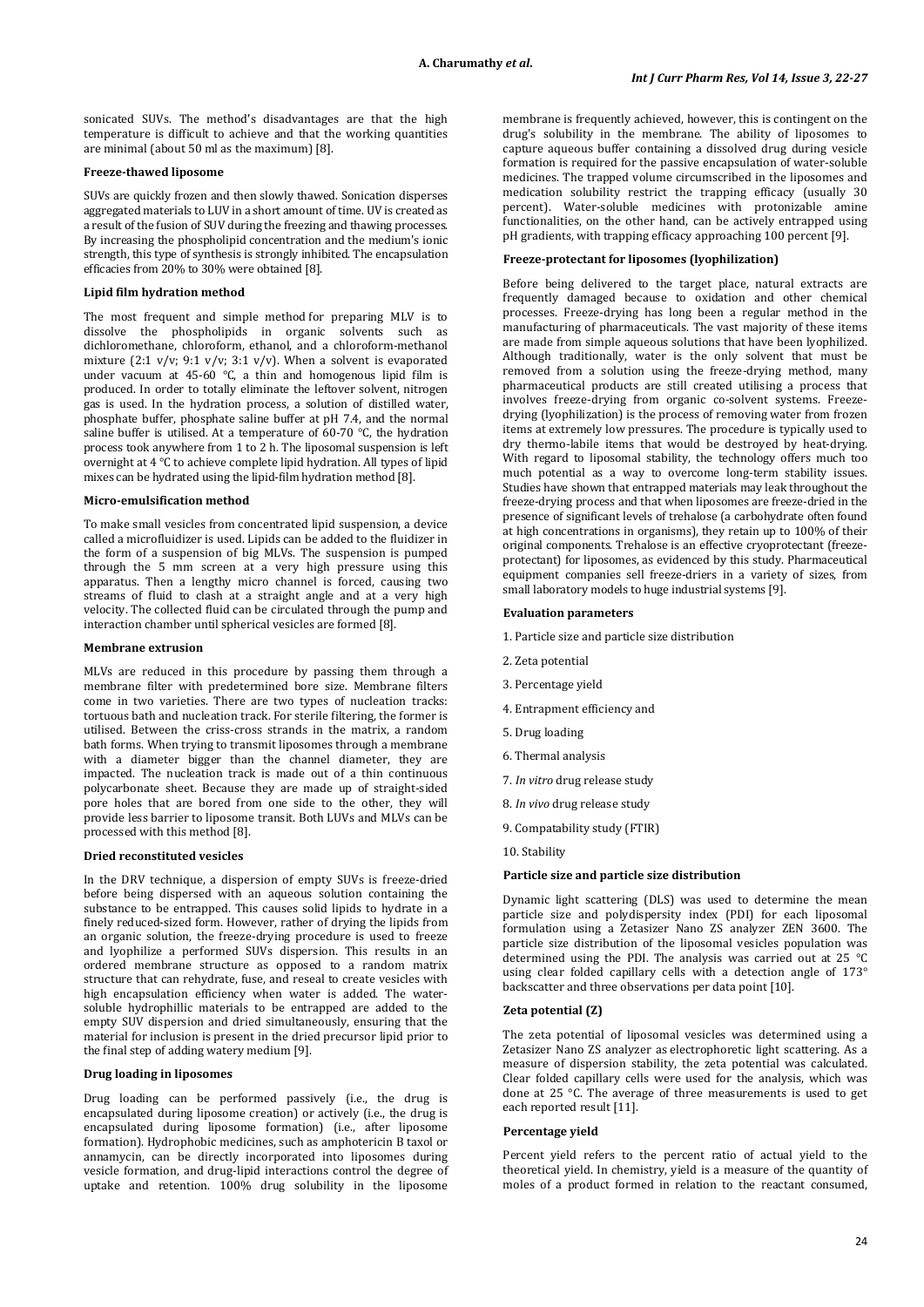obtained in a chemical reaction, usually expressed as a percentage. The amount of product actually made compared with the maximum calculated yield is called the percentage yield [11].

### **Entrapment efficiency (EE %)**

The EE% was determined to evaluate the effect of changing liposomal composition and preparation technique on the properties of liposomes.

## **Sample preparation**

Liposomal dispersions were centrifuged at 14,000g using Amicon Ultra 0.5 ml Centrifugal Filters with a 10 K molecular weight cut-off (Millipore Co.) to remove the non-encapsulated drug. A volume of  $400 \mu$ l of the supernatant were mixed with  $400 \mu$  l of ethanol and 800 μl of PBS. Dilution factor was considered for later calculations. Concentration in the supernatant was determined by interpolation in the average calibration curve [12].

### **Drug loading**

Drug loading is the process of incorporation of the drug into a polymer matrix or capsule. Drug release is the reverse process by which the drug molecules are liberated from the solid phase and become available for absorption and pharmacological action [12].

### **Thermal analysis**

The differential scanning calorimetry (DSC) of formulations was carried between −5 °C and 100 °C under an inert atmosphere, with a heating rate of 5 °C/min. Analysis was performed using the differential scanner calorimeter. DSC is a thermal analysis apparatus measuring how physical properties of a sample change, along with temperature against time. This device is a thermal analysis instrument that determines the temperature and heat flow associated with material transitions as a function of time and temperature [12].

#### *In vitro* **drug release studies**

Drug release from liposomes was studied using a dialysis method. Dialysis bags were soaked before use in distilled water at room temperature for 12 h to remove the preservative, followed by rinsing thoroughly in distilled water. *In vitro* release of liposomes was conducted by dialysis in a dialysis sac with 150 ml of phosphatebuffered saline (PBS; pH 5.6) containing 7% (V/V) propylene glycol and 25% (V/V) methanol at 37 °C. Three sacs were prepared as control, conventional liposomes, and PEG-coated liposomes. Liposomal concentrate (equivalent to 2 mg) dispersed in 1 ml of bicarbonate buffer (pH 9) was placed in a dialysis bag. Control bags were prepared and tested along with the liposomal dispersions. Each control bag contained 2 mg drug. Two ends of the dialysis sac were tightly bound with threads. The sac was hung inside a conical flask with the help of a glass rod so that the portion of the dialysis sac with the formulation dipped into the buffer solution. The flask was kept on a magnetic stirrer and stirring was maintained at 100 rpm at 37 °C with thermostatic control. Samples were collected every half an hour over a period of five hours and assayed spectrophotometrically for drug content [12].

## *In vivo* **experiments**

The animal experimental protocols were in accordance with the guidelines for conducting animal experiments stipulated by our Institution's committee Animal Ethics Committee and in compliance with the Federation of European Laboratory Animal Science Association and the European Community Council Directive (European Community Council Directive, 1986) [13-15].

### **Compatability study (FTIR)**

Fourier-transform infrared spectroscopy (FTIR) is a technique used to obtain an infrared spectrum of absorption or emission of a solid, liquid or gas. An FTIR spectrometer simultaneously collects highresolution spectral data over a wide spectral range. Fourier Transform Infrared Spectroscopy (FTIR) is a type of infrared spectroscopy that simultaneously collects high-spectral-resolution data over a wide range and is the preferred method of IR spectroscopy for laboratories. The definition of FTIR comes from the fact that a mathematical process known as Fourier Transform is used to convert raw data into a readable spectrum. FTIR spectroscopy is used to quickly and definitively identify compounds such as compounded plastics, blends, fillers, paints, rubbers, coatings, resins, and adhesives. It can be applied across all phases of the product lifecycle including design, manufacture, and failure analysis [16-19].

## **Stability**

Stability testing is the statistical analysis of how long a pharmaceutical product can be stored without any change in its original chemical composition. Pharmaceutical products when stored for long durations tend to undergo changes and release byproducts.

Stability testing provides evidence on how the quality of a drug substance or product varies over a given time period and under the influence of environmental factors including temperature, humidity and light. The studies are designed to include testing of attributes susceptible to change during storage and are likely to influence quality, safety and efficacy [20, 21].

### **Applications of liposomal drug delivery**

### **Liposome used in the treatment of cancer**

Various anticancer drugs in liposome formulations were found to be less hazardous than the free medication. Drugs that stop dividing cells from growing by intercalating into their DNA, killing mostly dividing cells. These cells are in cancers, but also in the gastrointestinal mucosa, hair, and blood cells and consequently this family of medications is particularly hazardous. Its dosage is limited by its cumulative cardiac toxicity, in addition to the abovementioned acute toxicities. The level of toxicity was reduced by nearly half. Because liposome encapsulation decreases medication distribution, cardiotoxicity involves both short-term and long-term effects. On the other hand, the efficacy was in many cases compromised due to the reduced bioavailability of the drug, especially if the tumour was not phagocytic, or located in the organs of the mononuclear phagocytic system. In some cases, such as systemic lymphoma, the effect of liposome encapsulation showed enhanced efficacy due to the sustained release effect, i.e. longer presence of therapeutic concentrations in the circulation while in several other cases the sequestration of the drug into tissues of the mononuclear phagocytic system actually reduced its efficacy. Applications in man showed in general reduced toxicity, and better tolerability of administration with not too encouraging efficacy [22- 26].

### **Liposomes for brain-targeted drug delivery**

Developing a liposome that can pass through the blood-brain barrier (BBB) and reach human glioma. The sulfatide and a monoclonal antibody as the sensory device in order to increase the target ability of the liposome. Egg PC liposomes coated with CHP also were significantly accumulated in brain tumors of the rat. CHP-coated liposomes labeled with [14C]-DPPC were injected by the carotid route into Fisher-344 rats implanted with 9L-gliosarcoma. Each tissue (tumor, ipsilateral and contralateral brain, liver, spleen, kidney and blood) was collected 30 min after injection of the liposome. Tissue distribution of the liposome with or without CHPcoating was investigated. Distribution of the CHP-coated liposome increased by 4.5 times in the tumor and by 2.1 times in the ipsilateral brain and decreased by 4 times in the spleen compared with that of the control liposome. The survival of 9L-gliomaimplanted rats was investigated by the use of liposomes in which an antitumor drug (CDDP, c/s-platinum diamino dichloride) was loaded [27-29].

#### **Liposomes in infections and parasitic diseases**

Liposomes are digested by phagocytic cells in the body after intravenous administration, they are ideal vehicles for the targeting of drug molecules into these macrophages. The best-known examples of this 'Trojan horse-like' mechanism are several parasitic diseases that normally reside in the cells of the mononuclear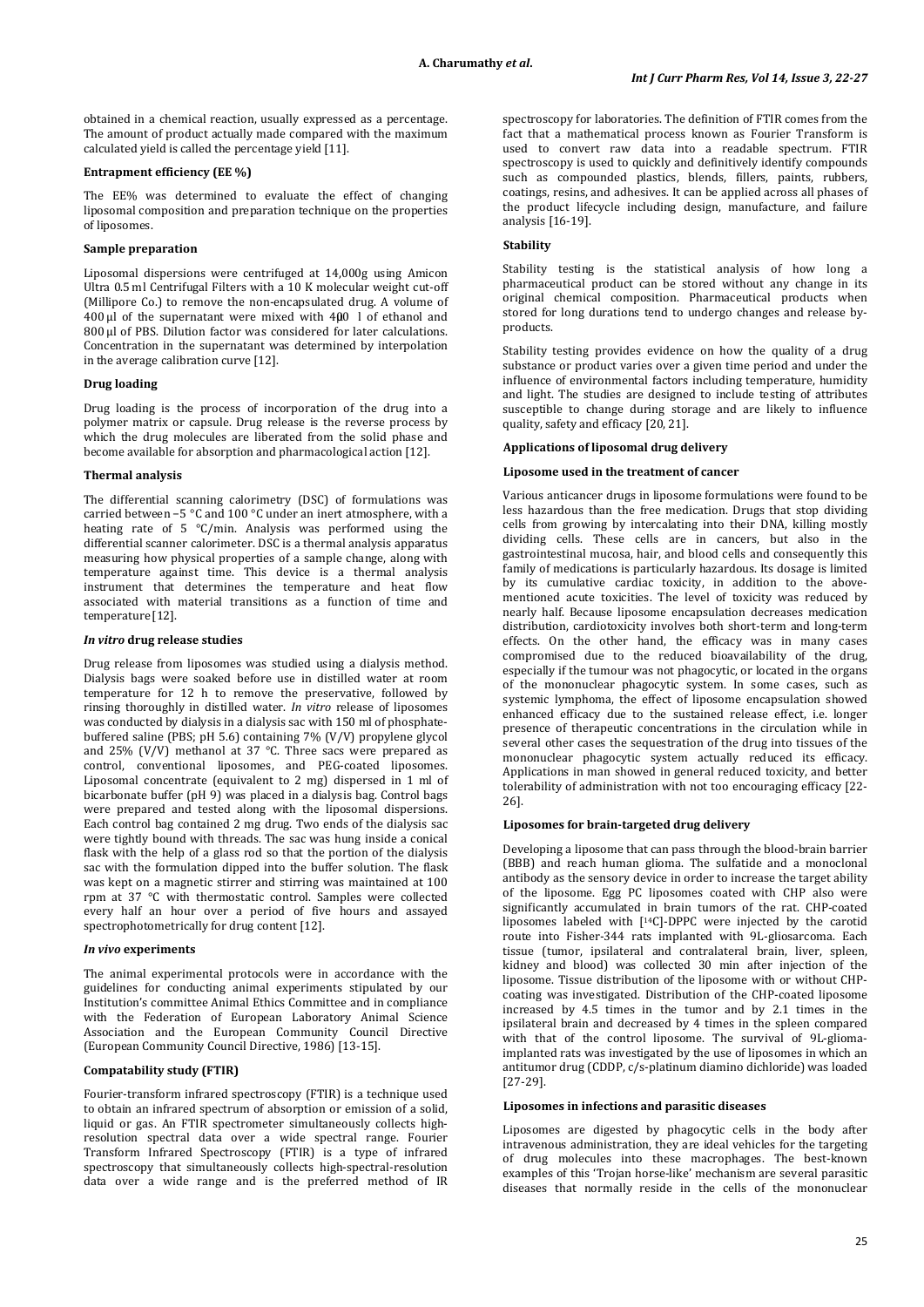phagocytic system. Liposomes accumulate in the very same cell population which is infected and therefore offer an ideal drug delivery vehicle. These formulations mostly use the ionophore amphotericin B and are relocated from very thriving and prolific areas of liposome formulations in antifungal therapy. These toxicities are normally correlated with the size of the drug molecule or its complex, and liposome encapsulation obviously prevents the accumulation of drug in these organs and drastically reduces toxicity. Similar approaches can be implemented in antibacterial and antiviral therapy. The preparation of antibiotic-loaded liposomes at the reasonably high drug to lipid ratios may not be easy because of the interactions of these molecules with bilayers and high densities of their aqueous solutions, which often force liposomes to float as a creamy layer on the top of the tube. Several other routes, such as topical application or pulmonary (by inhalation) administration are also being considered. The automatic targeting of liposomes to macrophages can be exploited in several other ways, including by macrophage activation and injection. Some usual toxins persuade tough macrophage response which results in macrophage activation. This can be duplicated and improved by the use of liposomes because small molecules with immunogenic properties (haptens) cannot induce an immune response without being attached to a larger particle. Normally, this is done by administration of alum or killed bacteria, and liposomes evidently offer an elegant alternative. Indeed, liposomes are being used in animal vaccination already since 1988, while human vaccinations against malaria are now in clinical trials [30, 31].

#### **Therapeutic applications of liposomes**

Liposomes provide superior therapeutic efficacy and safety in comparison to existing formulations. Some of the major therapeutic applications of liposomes in [drug](http://www.imedpub.com/drug-delivery-and-therapeutics/) delivery include:

### **Site-avoidance delivery**

The cytotoxicity of anti-cancer drugs to normal tissues is attributed to their narrow therapeutic index (TI). Under such circumstances, the TI can be improved by minimizing the [delivery](http://www.imedpub.com/advanced-drug-delivery/) of drug to normal cells by encapsulating in liposomes. For eg doxorubicin has a severe side effect of cardiac toxicity, but when formulated as liposomes, the toxicity was reduced without any change in the therapeutic activity.

## **Site-specific targeting**

Delivery of a larger fraction of the drug to the desired (diseased) site, reducing the drug's exposure to normal tissues can be achieved by site-specific targeting. On systemic administration, longcirculating immunoliposomes are able to recognize and bind to target cells with greater specificity. For e. g. in patients with recurrent osteosarcoma, there was an enhanced tumoricidal activity of monocytes, when muramyl peptide derivatives were formulated as liposomes and administered systemically.

### **Intracellular drug delivery**

Increased delivery of potential drugs to the cytosol (where drug receptors are present) can be accomplished by using LDDS. N- (phosphonacetyl)-L-aspartate (PALA) is normally poorly taken up into cells. Such drugs when encapsulated within liposomes, showed greater activity against ovarian tumor cell lines in comparison to free drug.

### **Sustained release drug delivery**

To achieve the optimum therapeutic efficacy, which requires a prolonged plasma concentration at therapeutic levels, liposomes provide sustained release of target drugs. Drugs like cytosine Arabinoside can be encapsulated in liposomes for sustained release and optimized drug release rate*.*

#### **Intraperitoneal administration**

Tumors that develop in the intra-peritoneal cavity can be treated by administering the drug to an intra-peritoneal cavity. But the rapid clearance of the drugs from the intra-peritoneal cavity results in minimized amount of drug at the diseased site. Liposomal encapsulated drugs have a lower clearance rate, when compared to

free drug and can provide a maximum fraction of drug in a prolonged manner to the target site.

### **Immunological adjuvants in vaccines**

Liposomes can be used for enhancing the immune response by encapsulating the adjuvants. Depending on the lipophilicity of antigens, the liposome can accommodate antigens in the aqueous cavity or incorporate them within the bilayers. To enhance the immune response of diphtheria toxoid, liposomes were first used as immunological adjuvants [29].

## **CONCLUSION**

Liposomes have been realized as extremely useful carrier systems for targeted drug delivery. The flexibility of their behavior can be exploited for drug delivery through any route of administration and for any drug material irrespective of their solubility properties. The use of liposomes in the delivery of drugs and genes are promising and is sure to undergo further developments in future.

Liposome has been identified as a useful carrier system for targeted drug delivery. The flexibility of the liposome activity can be used for the drug delivery through any route of administration and for the drug with irregular solubility properties. The liposome can be prepared by various methods and some include the thin-film hydration method, solvent injection method, freeze-thaw method, sonication method, and several other methods has been discussed. The evaluation parameters such as entrapment efficiency, particle size, zeta potential and other parameters has been observed. The recent applications of the liposome-based drug delivery system has been studied and they are listed accordingly.

#### **FUNDING**

Nil

### **AUTHORS CONTRIBUTIONS**

All the authors have contributed equally.

## **CONFLICT OF INTERESTS**

Declared none

## **REFERENCES**

- Sahoo SK, Labhasetwar V. Nanotech approaches to drug delivery and imaging. Drug Discov Today. 2003;8(24):1112-20. doi[: 10.1016/s1359-6446\(03\)02903-9,](https://doi.org/10.1016/s1359-6446(03)02903-9) PMI[D 14678737.](https://www.ncbi.nlm.nih.gov/pubmed/14678737)
- 2. Gabizon A, Goren D, Cohen R, Barenholz Y. Development of liposomal anthracyclines: from basics to clinical applications. J Control Release. 1998;53(1-3):275-9. doi: [10.1016/S0168-](https://doi.org/10.1016/s0168-3659(97)00261-7) [3659\(97\)00261-7.](https://doi.org/10.1016/s0168-3659(97)00261-7)
- 3. Allen TM. Liposomes opportunities in drug delivery. Drugs. 1997;54Suppl 4:8-14. doi: [10.2165/00003495-199700544-](https://doi.org/10.2165/00003495-199700544-00004) [00004,](https://doi.org/10.2165/00003495-199700544-00004) PMI[D 9361956.](https://www.ncbi.nlm.nih.gov/pubmed/9361956)
- 4. Chrai SS, Murari R, Imran A. Liposomes: a review. Bio-Pharm. 2001;14(11):10-4.
- 5. Andreas W, Karola VU. Liposome technology for industrial purposes. J Drug Deliv. 2011;2011:9.
- 6. Atrooz OM. Efects of alkylresorcinolic lipids obtained from acetonic extract of jordanian wheat grains on liposome properties. Int J Biol Chem. 2011;5(5):314-21. doi: [10.3923/ijbc.2011.314.321.](https://doi.org/10.3923/ijbc.2011.314.321)
- 7. Benech RO, Kheadr EE, Laridi R, Lacroix C, Fliss I. Inhibition of listeria innocua in cheddar cheese by addition of nisin Z in liposomes or by in situ production in mixed culture. Appl<br>Environ Microbiol. 2002:68(8):3683-90. doi: 2002;68(8):3683-90. [10.1128/AEM.68.8.3683-3690.2002.](https://doi.org/10.1128/aem.68.8.3683-3690.2002)
- 8. Shehata T, Ogawara K, Higaki K, Kimura T. Prolongation of residence time of liposome by surface-modification with mixture of hydrophilic polymers. Int J Pharm. 2008;359(1- 2):272-9. doi[: 10.1016/j.ijpharm.2008.04.004.](https://doi.org/10.1016/j.ijpharm.2008.04.004)
- Johnston MJ, Semple SC, Klimuk SK, Ansell S, Maurer N, Cullis PR. Characterization of the drug retention and pharmacokinetic<br>properties of liposomal nanoparticles containing properties of liposomal nanoparticles containing<br>dihydrosphingomyelin. Biochim Biophys Acta. dihydrosphingomyelin. Biochim Biophys Acta. 2007;1768(5):1121-7. doi[: 10.1016/j.bbamem.2007.01.019.](https://doi.org/10.1016/j.bbamem.2007.01.019)